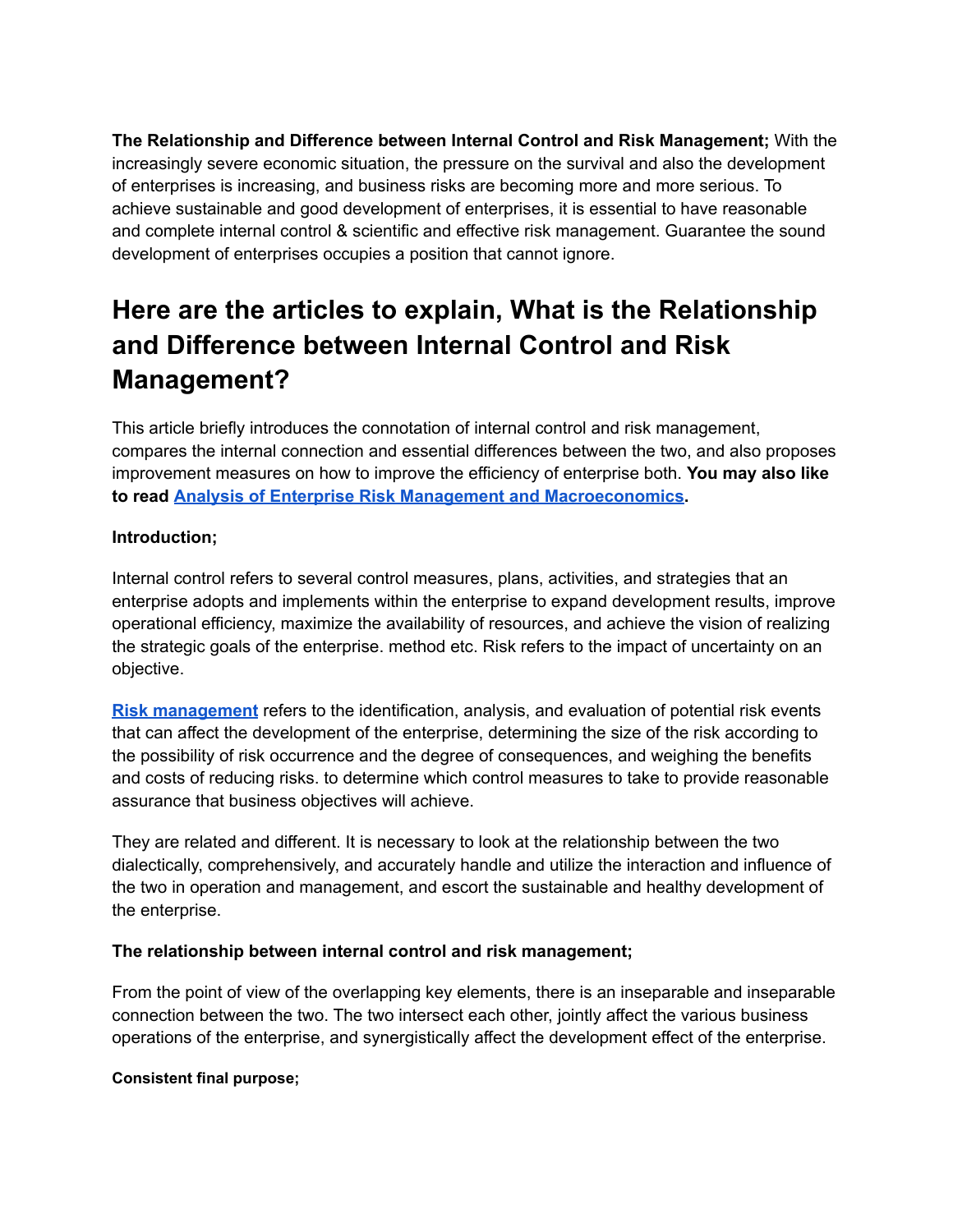Reasonably ensure the realization of corporate goals. Both aim to provide reasonable assurance for the realization of corporate goals, ensure the rational operation of various activities of the company, and promote the healthy **[development](https://www.ilearnlot.com/tag/iphone-app-development-company/) of the company**. The common purpose is to safeguard the interests of investors, protect the assets of the enterprise and also generate more meaningful value.

The two complement each other and work together to ensure the realization of corporate goals. The **objectives of internal control and risk management** mainly fall into three categories: reporting objectives, operational objectives, and compliance objectives. In addition, risk management also adds strategic objectives, which means that risk management focuses on the realization of **[corporate](https://www.ilearnlot.com/what-is-the-meaning-of-corporate-strategic-planning/65175/) strategic** objectives based on internal control.

### **Similar;**

Dynamic process management represents a series of activities and processes, rather than results. Internal control emphasizes internal activities, risk management emphasizes management means, and both emphasize process management; which is dynamic management of time periodicity and process continuity, rather than a static state.

From the point of view of dynamic process management, the two are to provide a guarantee for the long-term development of the enterprise; which will stand continuously updated and improved with the development of the enterprise and will act on all stages of the enterprise's development, not just limited to a certain period of.

### **Internal control lays a solid foundation and support for risk management;**

From the perspective of historical evolution, internal control appeared earlier than risk management, and its development is relatively sound. From the perspective of the development process and management methods of risk management, risk prevention and avoidance are its ultimate goals, and this is the most basic function of internal control. Risk management must support by a powerful tool such as internal control. At present, the internal control of most enterprises is not perfect, and also enterprises face many risks in the process of development.

Only by strengthening and improving internal control can they better identify and control the occurrence of risk events. Based on improving internal control measures and systems, and further optimizing the internal environment and process nodes, the convenience and coordination of risk work can increase, the effect of risk work can improve, and all aspects of synergy can make all activities of the enterprise in the perfect risk management. The system carries out in an orderly manner to effectively prevent the occurrence of various risks and protect the interests of the company.

### **Risk management provides the basis and facilitates internal control;**

As one of the five elements of internal control, risk assessment plays a crucial role in the rationality and effectiveness of internal control. Rational and effective internal control is inseparable from the prevention and also avoidance of risks, and the risk management work just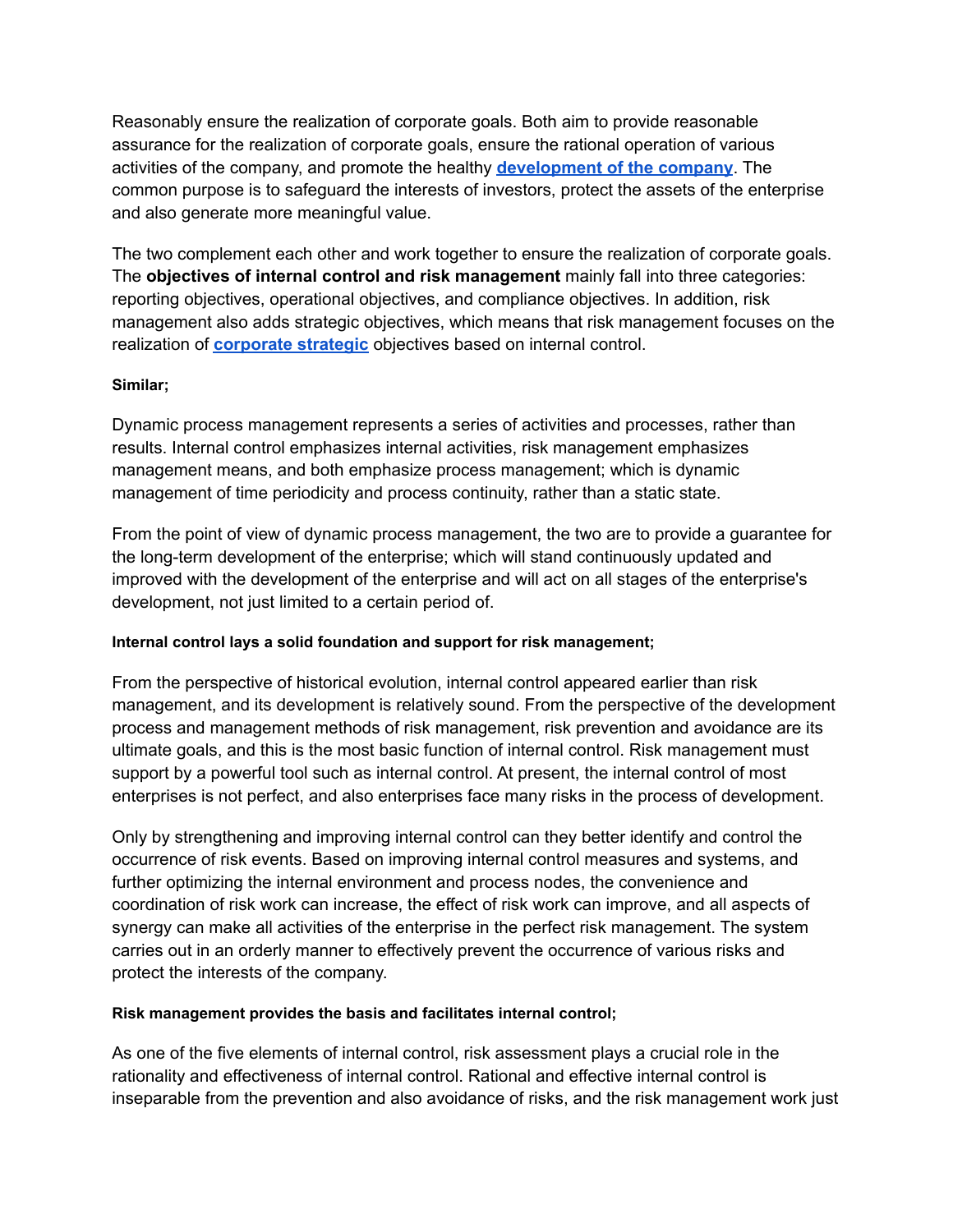provides convenient conditions for it. A sound risk **[management](https://www.ilearnlot.com/knowledge-management-systems/6099/) system** can accurately identify, analyze and evaluate various potential risks in enterprise operations, and implement effective monitoring and early warning to facilitate the smooth operation of internal control.

With the continuous development of big data technology, the traditional internal control mode can no longer meet the development requirements of existing enterprises, and risk management has gradually become an indispensable part of enterprise development. Therefore, the "risk-oriented" internal control mode has gradually become a modern enterprise. inevitable choice.

# **The difference between internal control and risk management;**

# **The scope of control is different;**

Internal control is more about the internal control of the enterprise; mainly controlling and supervising the process and post-event effect to achieve its own goals; while risk management emphasizes the management and control of the overall risk of the enterprise, not only the internal risks of the enterprise; but also the external risks of the enterprise; which run through all stages and aspects of the management process, and more importantly; fully consider the existence of risks in advance, comprehensively identify various possible risk events, and at any time Maintain monitoring and control; so that all activities can be within the expected safety range; and there will be no unexpected accidents that cannot be dealt with and cause huge losses.

# **Different implementation methods;**

Internal control is to carry out various orderly control matters through various integrated system specifications, **activity [processes](https://www.ilearnlot.com/efficacy-activated-processes/1730/)**, organizational structures, and execution mechanisms to ensure that various business activities of the enterprise are carried out by the established and effective process, Evaluate and monitor the risks in the process, and ultimately ensure the realization of enterprise development goals.

Risk management is mainly to use specific methods and technologies to test the possible risks (including internal risks and external risks) of various business activities of the enterprise, and to adopt different treatment methods for different risks tested to avoid their current and future possible risks. losses to the company's interests. It is worth mentioning the identification and also control of opportunity risk. Opportunity risk is a special **resource of [enterprise](https://www.ilearnlot.com/new-roles-of-human-resource-management-in-business-development/34323/) [management](https://www.ilearnlot.com/new-roles-of-human-resource-management-in-business-development/34323/)**. If it stands properly controlled, it may bring unexpected benefits to the enterprise. A huge loss, possibly even fatal.

# **Different risk countermeasures;**

Risk management emphasizes the active identification, evaluation, and judgment of risks, and pays more attention to the prevention of risks. Concepts and technical methods such as risk preference, risk tolerance, risk countermeasures, stress testing, and scenario analysis stand introduced into the comprehensive risk management framework, and various measures; such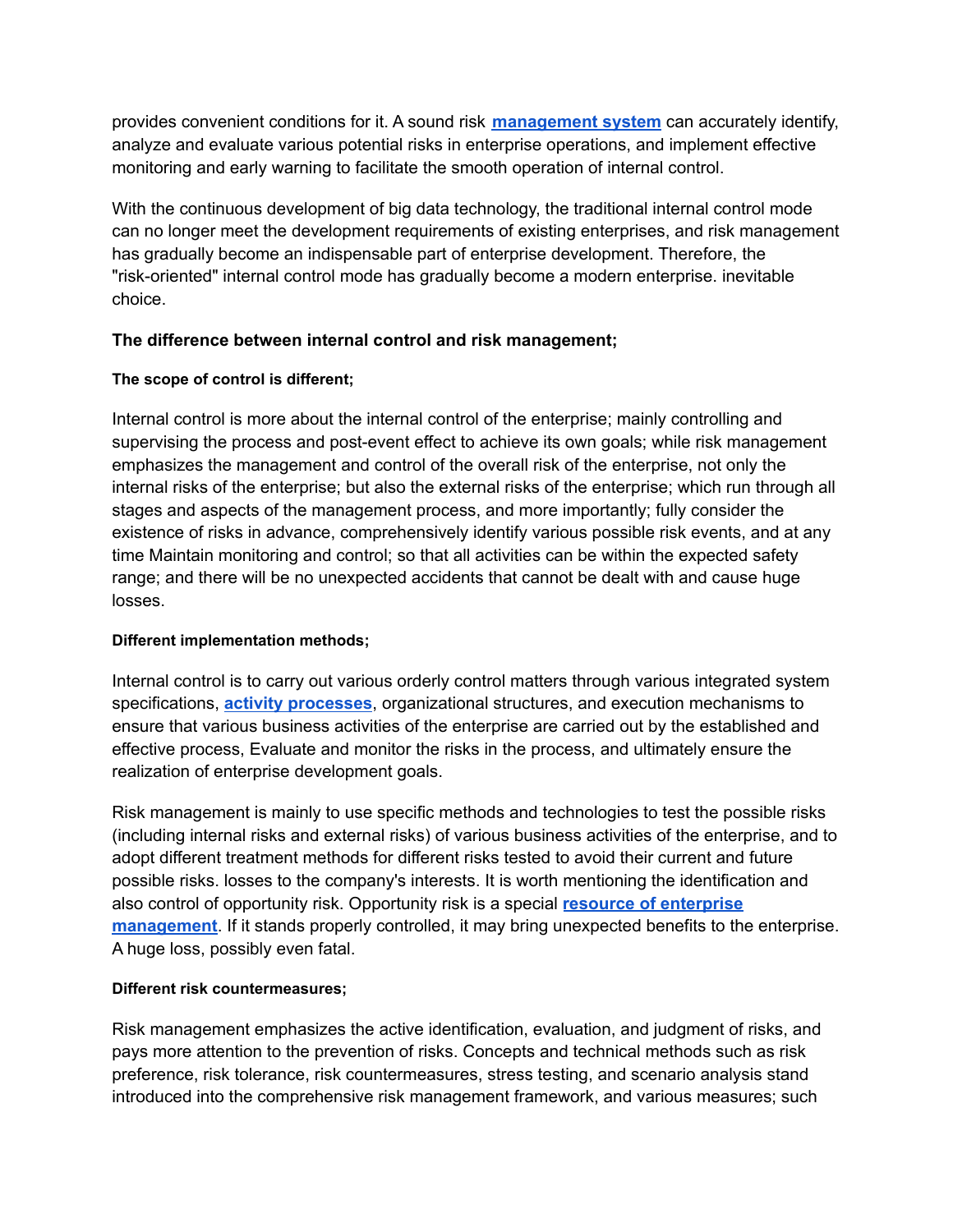as control, avoidance, transfer, and assumption of risks stand adopted to reduce the risks of enterprises in operation. , thereby reducing losses. Internal control is responsible for important activities during and after risk management; such as risk assessment and control activities implemented therefrom, information and communication activities, supervision, and review and correction of defects.

## **Problems existing in internal control and risk management in enterprise operation;**

## **Lack of innovation in the internal control model;**

At present, the internal control of most enterprises is still in the traditional model; which lacks effective support in implementation and often fails to play a substantial role. For example, the internal control of many enterprises is still in the establishment of rules and regulations; thinking that internal control is only the establishment of various rules and regulations and operating norms. However, internal **control is dynamic process [management](https://www.ilearnlot.com/definition-purpose-strategies-of-management-control-essay/65002/)**, not static result management.

It is necessary to change this understanding mode; apply it to the actual operation of the enterprise, and continuously innovate and improve in practice. For example, under the situation of rapid development of information technology; many enterprises have not applied information technology; especially big data technology to the construction of internal control; and have not been able to control the collection and analysis of data, scientific decision-making, and risk prevention, and cannot play a better role. ground control.

### **Weak risk awareness and lack of risk management system;**

Enterprises will face various risks in the process of operation, which restrict the quality and speed of enterprise development; and require enterprises to have strong risk assessment and control capabilities. At this stage, some enterprises do not realize the importance of risk management to the long-term development of the enterprise, lack the awareness of risk management, and do not pay enough attention to the construction of the enterprise's risk management system. Playing a substantive role, it is in name only, making enterprises unable to respond effectively when faced with risks, resulting in huge losses.

### **Separation of internal control and risk management;**

There are many overlaps between the two in terms of connotation, elements, and goals. The two are complementary and can be linked together to provide guarantees for the realization of corporate goals. At this stage, **internal control and risk management** in enterprises are not linked together; but are independent of each other, and even each has no sound management system, which greatly reduces the effect. If the two are combined, it can achieve twice the result with half the effort; and it can also better adapt to the changing economic situation and technical conditions. For example, in the medical industry involving people's health and safety, risk management is particularly urgent; and it may be more convenient for enterprises to lead internal control by risk [management](https://www.ilearnlot.com/definition-purpose-strategies-of-management-control-essay/65002/). to fit.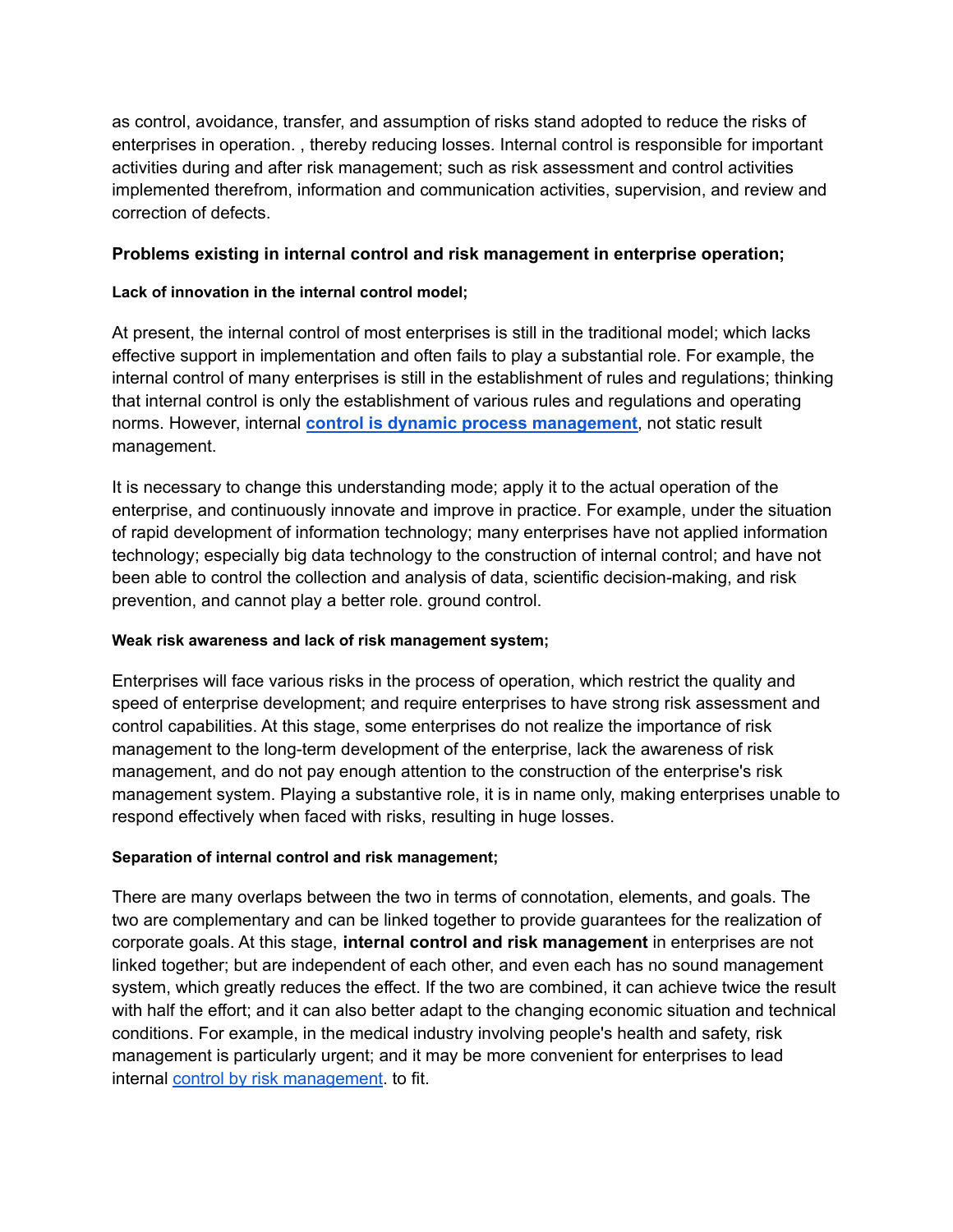# **Suggestions on strengthening internal control and risk management of enterprises;**

# **Suggestions 01;**

Innovate the internal control model and establish a "risk-oriented" internal control With the continuous deepening of risk management, in the process of carrying out internal control work; it is necessary to deeply understand the relationship between risk management and internal control. It is necessary to strengthen the understanding of the "risk-led" internal control concept; focus on preventing various uncertain events that are likely to occur in the future; further, deepen and improve the internal control system, and thoroughly reform the internal control work.

A more targeted effect can make the internal control work more specific and effective. Comparatively speaking, risk management involves a more in-depth level and introduces many methods. At this stage, it is imperative to innovate the internal control model; and establish a new type of internal control to improve operational efficiency and promote corporate stability.

### **Suggestions 02;**

Establish risk awareness and improve risk management system Facing the increasingly complex; and volatile market environment, enterprises must establish risk awareness; strengthen the risk thinking of leaders and employees, and strengthen the emphasis on risk management construction. Formulate risk management plans from the overall level of the enterprise; design the risk management process according to the existing organizational structure of the enterprise; and, define their respective functions at the same time to form the overall risk structure of the enterprise; implement a long-term mechanism for risk management, and establish a complete identification and analysis; and, monitoring and feedback systems to facilitate more efficient monitoring of the results and efficiency of risk management.

# **Suggestions 03;**

Introducing and cultivating high-quality professional talents and improving employees' business skills are the core of enterprise development. To effectively and effectively strengthen both, enterprises must introduce and cultivate relevant compound talents; increase the training of employees, improve their theoretical knowledge and business skills; and continuously improve their actual business capabilities, so that they can be combined with enterprises. According to its characteristics and actual situation, it proposes targeted solutions to contribute to **internal control and risk management**.

# **Conclusion;**

Reasonable design and effective operation of internal control can ensure that; all activities of the enterprise are carried out in an orderly manner; so as not to cause emergencies that deviate from the normal operating procedures and bring unfavorable losses to the enterprise. Better and